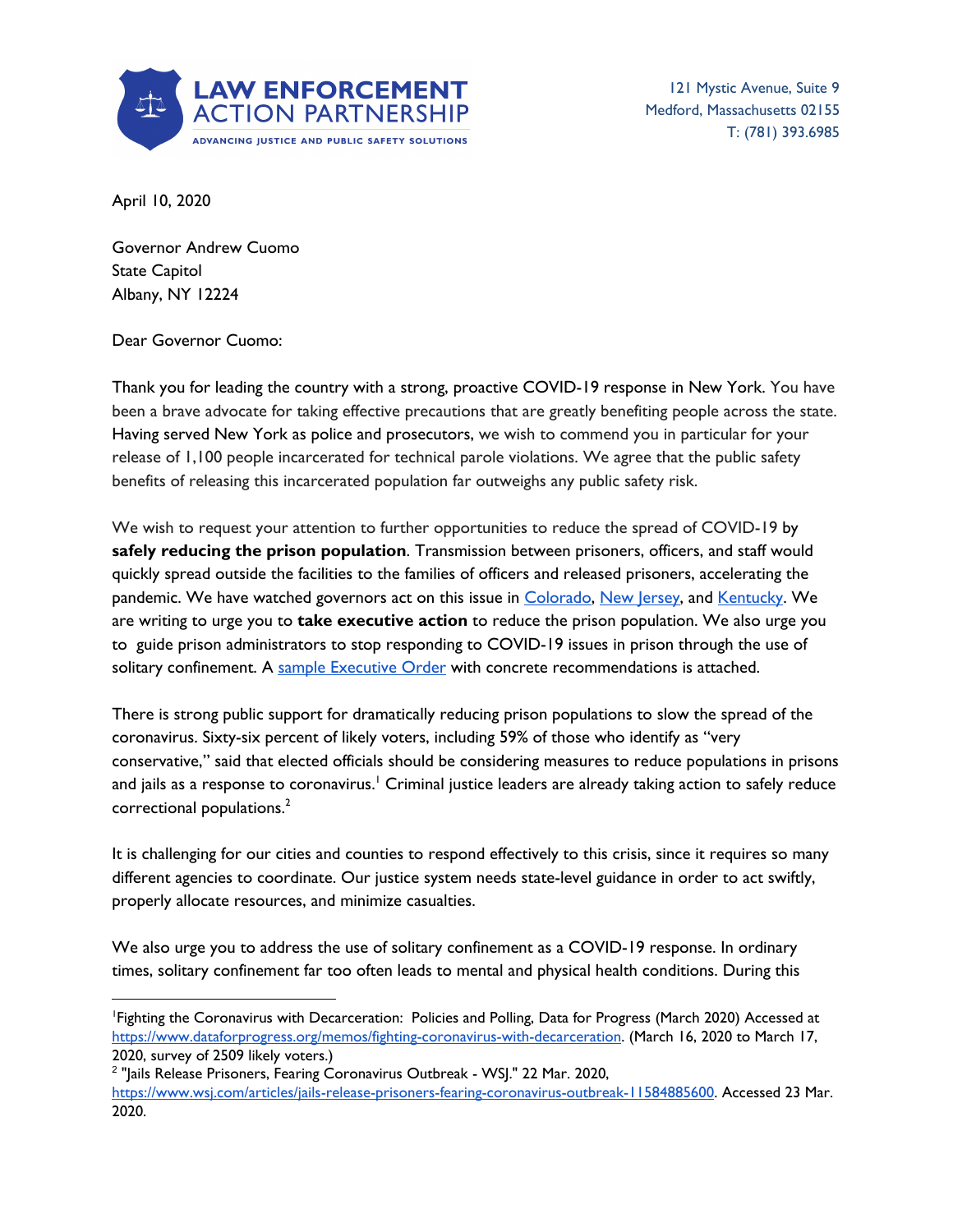

pandemic, solitary confinement weakens people's immune systems, making them especially vulnerable to COVID-19. Prison health [experts](https://thehill.com/opinion/criminal-justice/488802-coronavirus-behind-bars-4-priorities-to-save-the-lives-of-prisoners?rnd=1584807204) have called for correctional systems to stop the use of solitary and avoid lockdowns as a response to the virus. Yet New York prisons continue to send people to solitary, even for minor non-violent rule violations, and have utilized solitary units and lockdowns as a response to the virus. This practice also discourages incarcerated people from reporting symptoms. We urge you to direct prison administrators to stop the use of solitary immediately.

We write to you as the sole actor with the authority to achieve system-level results with clarity, consistency, and vision. We suggest three steps you could take right now to prevent the spread of COVID-19 in correctional facilities and beyond:

- 1. **Release medically high-risk people in state custodial facilities**. We urge you to use your clemency powers to begin a process of immediate review and presumptive release for all people identified by the CDC as particularly at-risk – older people and people with underlying health conditions or who are otherwise immune-compromised – whose sentences would end in the next two years and who do not pose a significant public safety risk.
	- a. We urge you to ensure wraparound re-entry support is provided to anyone released pursuant to this decision.
- 2. **Reduce overall populations in state custodial facilities**. Using your clemency powers, begin a process of immediate review and presumptive release for:
	- a. anyone in prison for technical violations of probation or parole, and/or
	- b. anyone in prison whose sentence would end in the next 180 days.
	- c. We urge you to ensure wraparound re-entry support is provided to anyone released pursuant to this decision.
- 3. **End the use of solitary confinement as a response to COVID-19.** Direct jail and prison administrators to discontinue the practice of solitary confinement.
	- a. Release inmates from solitary confinement who do not pose a safety threat to others;
	- b. Create a plan to safely release all inmates from solitary;
	- c. Stop new admissions into solitary confinement.

The time for action is now. This pandemic is here, and  $-$  if it hasn't already  $-$  it will make its way into our state's carceral facilities. Attached to this letter is a sample Executive Order you could sign immediately to address this crisis head-on.

Sincerely,

Chief Brendan Cox (Ret.) Albany Police Department, NY